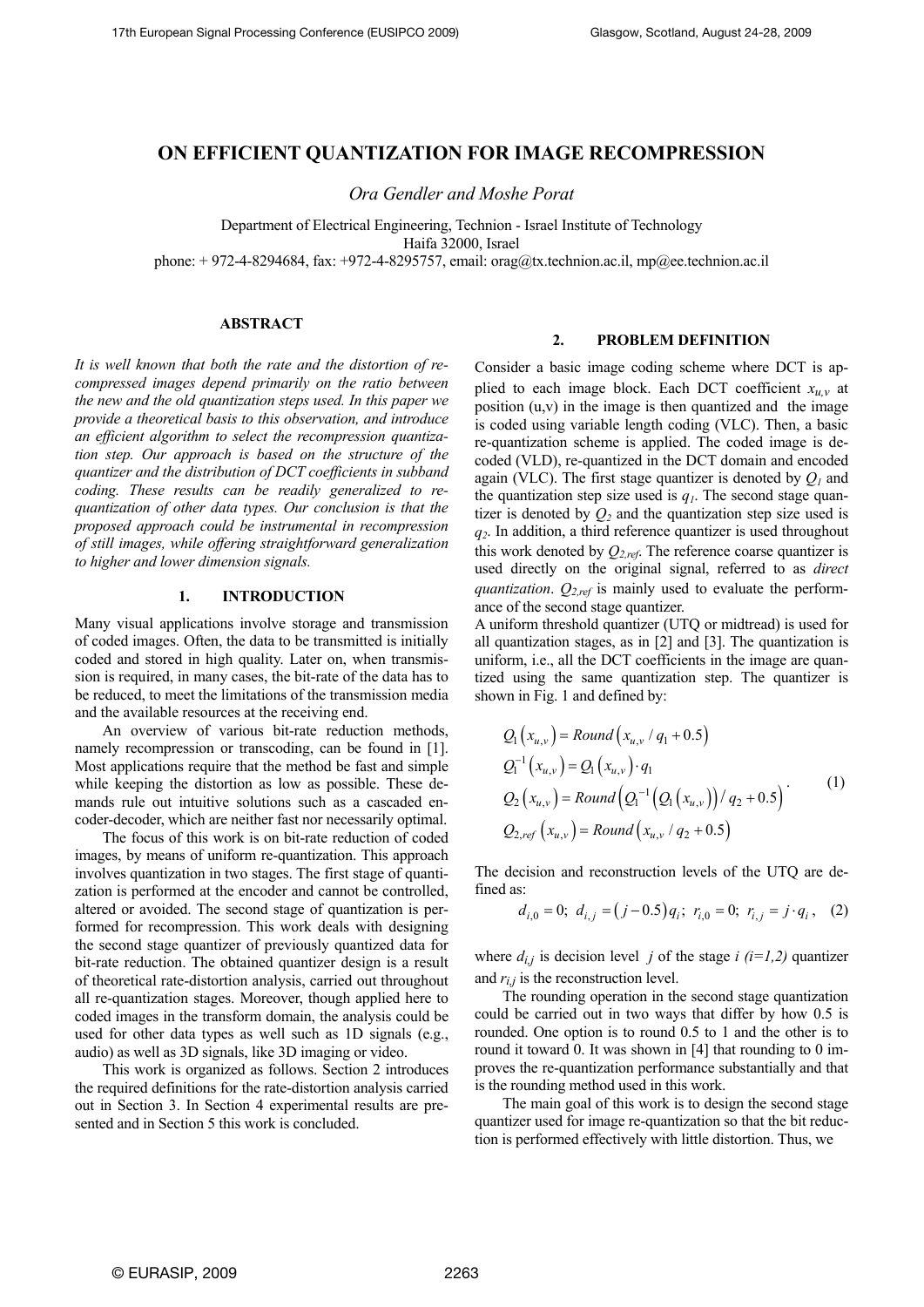

**Figure 1:** *UTQ quantizer illustration* 

aim to avoid distortion introduced by quantization in two stages instead of using one coarse quantizer, i.e.:

$$
\forall x, u, v: Q_2(x_{u,v}) = Q_{2,ref}(x_{u,v})
$$
 (3)

To do so, the new re-quantization step size must be a multiple of the first stage quantization step size [2] [3] [5] so that:

$$
q_2 = kq_1 , \quad k \in \mathbb{N} \,. \tag{4}
$$

Choosing  $q_2$  according to the requirement in (4) allows developing rate and distortion expressions for the re-quantized DCT coefficients, as a function of *k*. The resulting ratedistortion analysis is used to design and evaluate the second stage quantizer; it is presented below.

## **3. RATE-DISTORTION ANALYSIS**

Analysis of the distortion and bit-rate of re-quantized images in the transform domain requires modelling the probability distribution of the DCT coefficients throughout all stages of quantization. The distribution of the DCT coefficients of images is assumed to be Laplace [6], defined by:

$$
p(x) = 0.5\lambda e^{-\lambda|x|}.\tag{5}
$$

The bit-rate and distortion analysis that follows can be easily generalized to other data types of one-, two- and threedimensions. The indices (u,v) denoting the position of the DCT coefficient in the image can be replaced with 1D or 3D notations, respectively, and the re-quantization of 1D signal samples or 3D voxels could be analyzed similarly. The only additional information needed is on the PDF (probability density function) of the DCT coefficient  $x_{u,v}$  and on the structure of the UTQ used. In the rest of the paper, the indices are therefore omitted for convenience.

## **3.1 Bit-rate Analysis**

The bit-rate of the re-quantized image coefficients is estimated using the entropy, defined by

$$
H = -\sum_{j=-\infty}^{\infty} p(r_{2,j}) \log_2 p(r_{2,j}), \qquad (6)
$$

where  $r_{2j}$  is the representation level of quantization bin *j* of the second stage quantizer.

First, to estimate the PMF (Probability Mass Function) of the DCT coefficients after first stage quantization, the probability weights of each quantization bin of the first stage

quantizer are calculated. For quantization step *q* and positive values (symmetrical for the negative values), the probability weight  $w_i$  of bin *j* of the first stage quantizer is expressed as:

$$
w_j = 0.5\lambda \int_{(j-0.5)q}^{(j+0.5)q} e^{-\lambda x} dx = 0.5 e^{-\lambda (j-0.5)q} \left(1 - e^{-\lambda q}\right). \tag{7}
$$

Thus, when calculating the PMF of the visual data after first stage quantization, each possible value is a reconstruction level of a quantization bin from the first stage quantizer with probability weight accordingly. Similarly, the distribution of re-quantized data (after second stage quantization) also consists of probability weights of the quantizer's representation levels. In fact, it is possible to regard the re-quantization process as *rearranging of the probability weights* (of quantized coefficients) into new groups, representing the requantized values and their probability distribution. The probability weights of the re-quantized data are determined by the position of the decision levels of the second stage quantizer  $d_{2,m}$  relative to the decision levels of the first stage quantizer  $d_{1,i}$ .

The entropy of data re-quantized with  $Q_2$  and  $Q_{2,ref}$  was derived as a function of the integer factor *k*, as defined in (4). Note that for odd values of *k* both the rate and the distortion performance of  $Q_2$  and  $Q_{2,ref}$  is the same. This happens because when  $k$  is odd, all decision levels of the second stage quantizer coincide with some decision levels of the first stage quantizer, as shown in (8) below and in more detail in [4].

$$
(*) q_2 = kq_1 = {k \text{ odd}} = (2s+1)q_1
$$
  
\n
$$
d_{2,m} = (m-0.5)q_2 = (m(2s+1)-s)q_1 - 0.5q_1 = d_{1,l}
$$
 (8)  
\n⇒ ∀m ∃l :  $d_{2,m} = d_{1,l}$ 

The entropy expressions were derived separately for odd and even values of *k*. The expression for entropy (measured in bits/pixel) are shown in Table 1 and plotted in Fig. 2, as a function of *k*. The first stage quantization step size used for the plot is  $q_1 = 10$  and the parameter  $\lambda$  is set to 0.1, a suitable value for typical images [6].

It can be seen that for re-quantization, a much steeper decrease in entropy occurs when *k* is even. This shows that better compression can be achieved at these points. This happens due to the position of second stage decision levels relative to first stage decision levels in a way that causes more probability weights to merge together as a result of requantization. This drastically decreases the entropy.

When comparing to the direct quantization curve, it can be observed that for the even *k* values, the entropy is smaller for re-quantization. At the odd values, as expected, the entropy of the re-quantized data is equal to that of the data quantized once with the coarse reference quantizer.

These entropy expressions allow estimating the bit rate of the re-quantized image for various values of  $q_2$ , without actually performing the re-quantization repeatedly.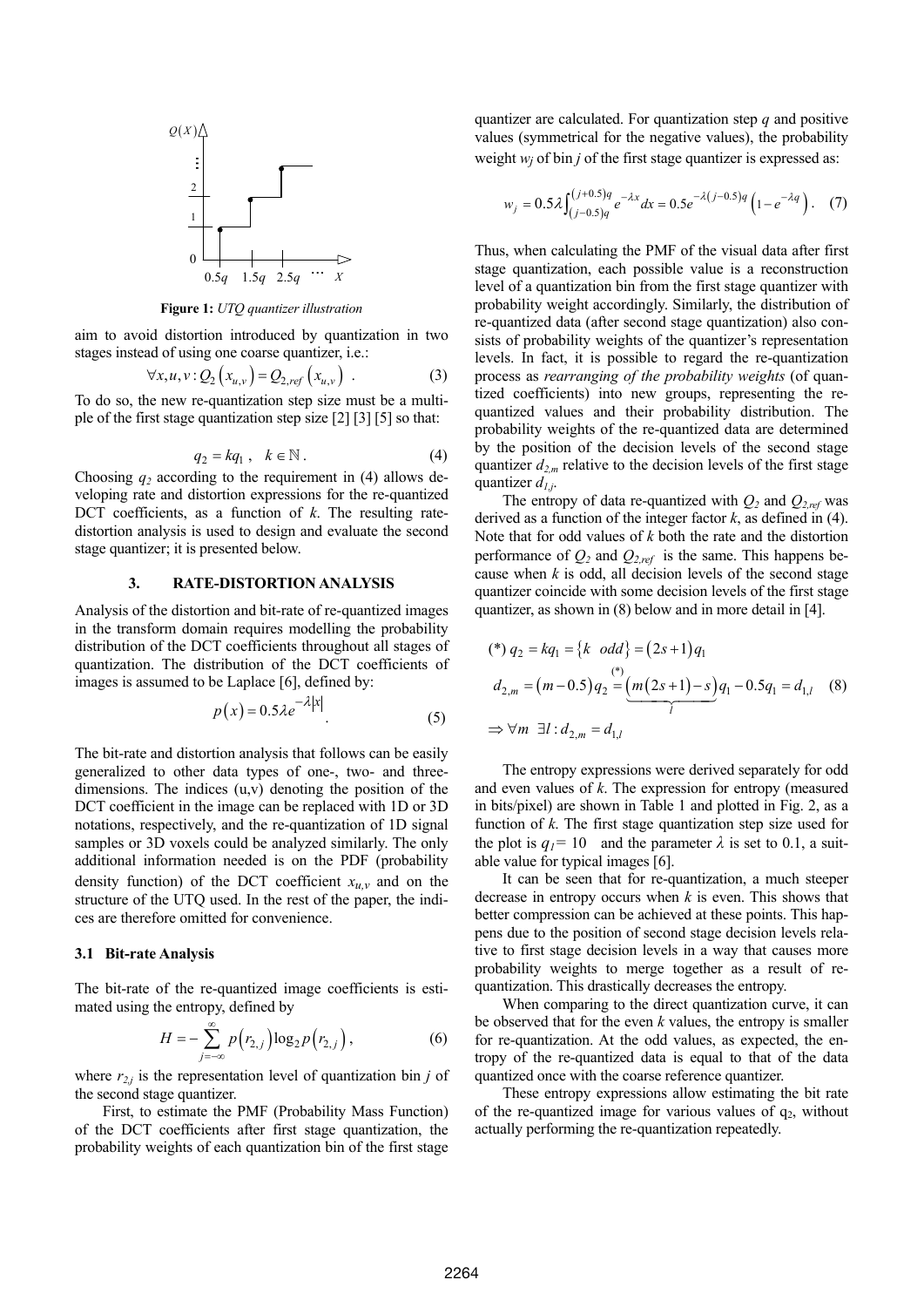$$
\frac{k}{\text{Total}} \left[ \begin{array}{c} 0.5kq_1 \\ \text{odd} \\ \text{odd} \\ 0 \end{array} \right] = \frac{0.5kq_1}{2} e^{-\lambda x} dx \cdot Log_2 \left[ 0.5\lambda \cdot \int_0^{0.5kq_1} e^{-\lambda x} dx \right] + \lambda \cdot \sum_{l=1}^{\infty} \left[ \int_0^{k(l+0.5)q_1} e^{-\lambda x} dx \cdot Log_2 \left( 0.5\lambda \cdot \int_0^{k(l+0.5)q_1} e^{-\lambda x} dx \right) \right] = \\ e^{-0.5k\lambda q_1} \left( -k\lambda q_1 e^{k\lambda q_1} + e^{1.5k\lambda q_1} \ln \left[ 0.5\left( 1 - e^{-0.5k\lambda q_1} \right) \right] + \\ e^{-0.5k\lambda q_1} \left( + \left( e^{k\lambda q_1} - 1 \right) \ln \left[ 1 + e^{0.5k\lambda q_1} \right] + e^{0.5k\lambda q_1} \ln \left[ 1 + \text{Coth}\left( 0.25k\lambda q_1 \right) \right] \right) \right/ \left( e^{k\lambda q_1} - 1 \right) \ln (2) \\ \text{Even} \left[ \begin{array}{c} 0.5(k+1)q_1 \\ \lambda \end{array} \right] e^{-\lambda x} dx \cdot Log_2 \left[ \frac{\lambda}{2} \int_0^{0.5(k+1)q_1} e^{-\lambda x} dx \right] + \lambda \sum_{l=1}^{\infty} \left[ \left( \int_0^{k(l+0.5(k+1))q_1} e^{-\lambda x} dx \cdot Log_2 \left( \frac{\lambda}{2} \left( \int_0^{k(l+0.5(k+1))q_1} e^{-\lambda x} dx \right) \right) \right] = \\ = \left[ 2\ln \left[ \frac{1}{2} - \frac{e^{-0.5(k+1)\lambda q_1}}{2} \right] - e^{-0.5(k+1)\lambda q_1} \cdot \left( (2k+1)\lambda q_1 + k\lambda q_1 \text{Coth}\left[ 0.5k\lambda q_1 \right] + 2\ln \left[ \frac{1 - e^{-0.5(k+1)\lambda q_1}}{e^{k\lambda q_1} - 1} \right] \right) \right) / \ln (4)
$$

**Table 1:** *Entropy of re-quantized Laplace PDI* 

$$
\frac{k}{\text{Odd}}
$$
\n
$$
\frac{0.5kq_1}{\lambda} x^2 e^{-\lambda x} dx + \sum_{l=1}^{\infty} \left[ \lambda \int_{k(l-0.5)q_1}^{k(l+0.5)q_1} (x - klq_1)^2 e^{-\lambda x} dx \right] = \frac{2 - k\lambda q_1 \text{Csch}[0.5k\lambda q_1]}{\lambda^2}
$$
\nEven\n
$$
\frac{0.5(k+1)q_1}{\lambda} x^2 e^{-\lambda x} dx + \sum_{l=1}^{\infty} \left[ \lambda \int_{0.5(2kl-k+1)q_1}^{0.5(2kl+k+1)q_1} (x - klq_1)^2 e^{-\lambda x} dx \right] = \left( e^{k\lambda q_1} - 0.5k\lambda q_1 (2 + \lambda q_1) e^{0.5(k-1)\lambda q_1} - 1 \right).
$$
\n
$$
\cdot \left( \text{Coth}[0.5k\lambda q_1] - 1 \right) / \lambda^2
$$

**Table 2:** *Distortion of re-quantized Laplace PDF*

### **3.2 Distortion Analysis**

The distortion of re-quantized DCT coefficients is based on the Laplace distribution in (5) and is defined as:

$$
D = 0.5 \lambda \int_{-\infty}^{\infty} (x - \hat{x})^2 e^{-\lambda |x|} dx =
$$
  
=  $\lambda \int_{0}^{d_{2,1}} x^2 e^{-\lambda x} dx + \lambda \sum_{j=1}^{\infty} \int_{d_{2,j}}^{d_{2,j+1}} (x - r_{2,j})^2 e^{-\lambda x} dx$  (9)

The distortion is evaluated as a function of  $k$ , separately for odd and even values. As before, for odd values of *k*, the distortion for re-quantization and direct quantization is the same. Distortion expressions appear in Table 2 and are plotted in Fig. 3, as a function of *k*. Once again,  $q_1 = 10$  and  $\lambda = 0.1$ . It can be observed that for re-quantization, a much steeper increase in distortion occurs when *k* is even and at these points it is higher than the distortion of the direct quantizer. This means that when re- quantizing with an even multiple of the original quantization step, additional distortion (comparing to direct quantization) is inevitable, whereas for the odd multiples, both re-quantization and direct quantization cause the same distortion. In addition, as *k* increases, the distortion for re-quantization and direct quantization converges to the same value. This is caused by the growing probability weight of the zero quantization bin  $[-0.5 \text{kg}_1, 0.5 \text{kg}_1]$ , which increases according to:

$$
P_{zero-bin} = 0.5\lambda \int_{-kq_1/2}^{kq_1/2} e^{-\lambda |x|} dx = \{q_1 = 10\} = 1 - e^{-5\lambda k} \ . \tag{10}
$$

Since this bin is quantized to zero in both cases, when  $P_{zero-bin} \approx 1$ , the distortion for direct quantization and requantization converges to the same value*.* It can be easily shown that for  $k > 10$ ,  $P_{zero-bin} \approx 1$ , which explains the close values in Fig. 3, for both methods. Similar behaviour can be observed in Fig. 2, for the entropy.

#### **3.3 Rate-Distortion Functions**

The developed rate and distortion expressions are used to analyze the performance of the second stage quantizer. Fig. 4 shows rate vs. distortion. It can be seen that requantization performs better than direct quantization at some areas of the curve. In addition, there are areas of the requantization curve where moving towards substantially higher distortion does not substantially reduce the rate. For instance, when moving right from *D≈85* to *D≈100*, the rate remains *R≈1.3* bit per pixel. This means that there are some re-quantization step sizes that will cause a larger distortion without reducing the rate. Clearly such re-quantization steps are best avoided. Experimental results validating these notions are presented next.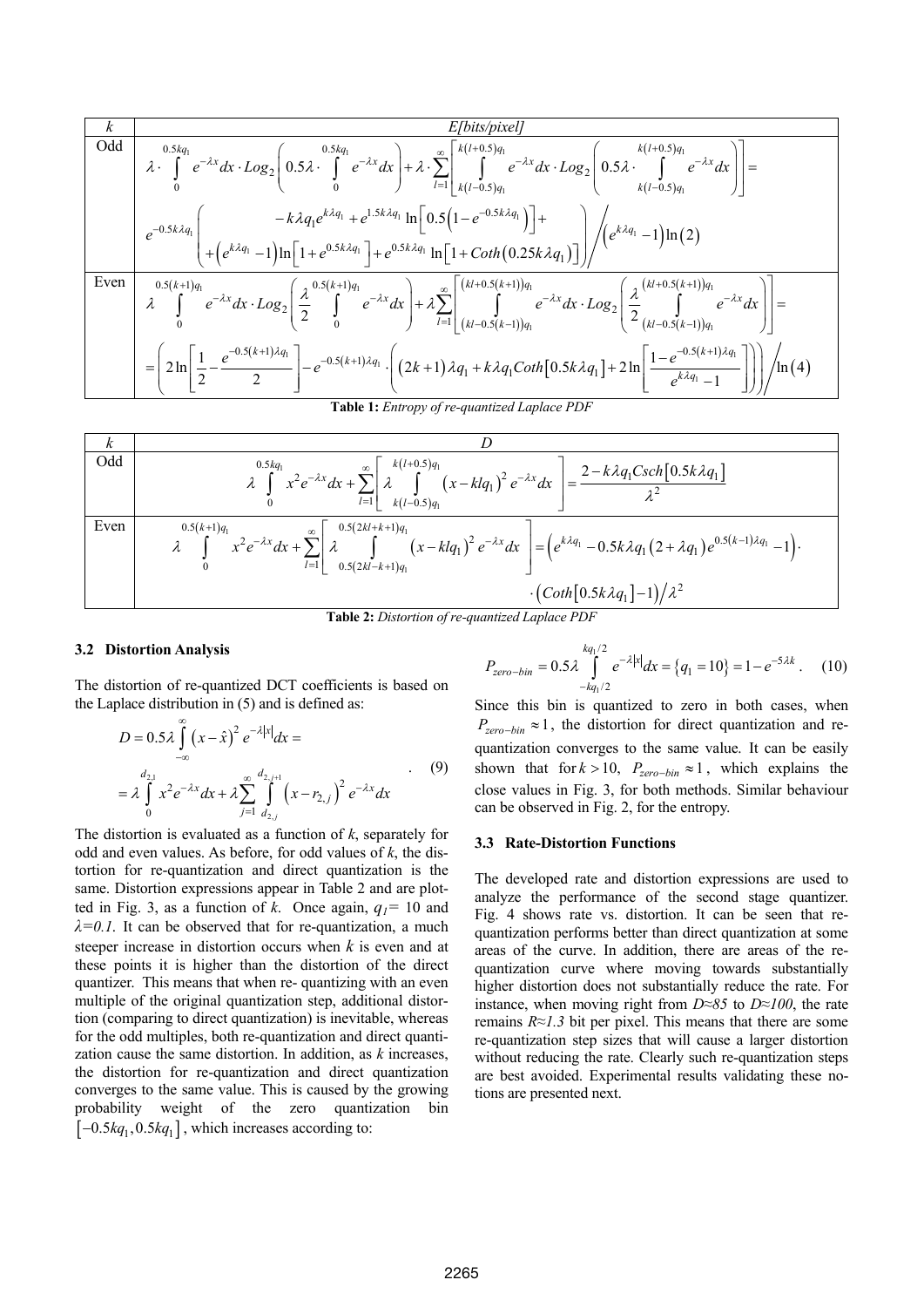

**Figure 2:** *Theoretical entropy of requantized Laplace PDF initially quantized with*  $q_1 = 10$ , as a function of  $k=q_2/q_1$ , for *re-quantization and for direct quantization.* 



*originally quantized with*  $q_1 = 10$ , as a function of  $k = q_2/q_1$  for re*quantization and for direct quantization.* 

#### **4. EXPERIMENTAL RESULTS**

Simulations were conducted on typical images, using various *q1* and *q2*. The 'Man' image presented in Fig. 5 (top) was initially quantized with  $q_1 = 15$  and then re-quantized. The middle image shows 'Man' after re-quantization with  $q_2=29$  and the bottom image in Fig. 5 shows 'Man' after re-quantization with a slightly coarser re- quantization step of  $q_2=30=2q_1$ . It can be easily observed that the bottom image in Fig. 5  $(q_2=30)$  looks much better than the middle one  $(q_2=29)$ . There is less noise and the uniform areas of the image appear to be much smoother. Also quantitatively, despite the coarser re-quantization step used in the bottom image, its PSNR is higher by approximately 1.5 dB. Moreover, the compression ratio of the image re-quantized with  $q_2=30$  is much higher than the compression ratio of the image re-quantized with  $q_2=29$  (note that the bit-rate is more than two times lower). This behavior can also be observed in Fig. 6, showing the rate as function of  $q_2$  for initial quantization with  $q_1 = 10$ . Obviously, at even multiples of the original quantization step, the rate decreases dramatically, as theoretically observed in 3.1. Fig. 7 shows the distortion (MSE) as a function of  $q_2$ . It can be observed that the local minimum is at odd multiples (when  $q_2=30=3q_1$  and  $q_2=50=5q_1$ ). However, the maximal distortion is achieved one step before the even multiples, which allows using the even multiples at relatively low distortion. This is due to the rounding method used [4]. Fig. 8 shows empirical rate-distortion for both direct quanti-

zation and re-quantization, averaged for 7 different images,



**Figure 4:** *Theoretical rate vs. distortion for re-quantized Laplace PDF, initially quantized with*  $q_1 = 10$ *. As can be seen, there are points where re-quantization outperforms direct quantization and intervals where the slopes of the curve change significantly.*

using  $q_1 = 10$  and  $\lambda = 0.1$ , as in the theoretical analysis. The behaviour of the curves is quite similar to the theoretical. Clearly there are intervals where re-quantization outperforms direct quantization (this happens at the even values of *k*) and there are undesired re-quantization steps that increase distortion without decreasing the rate significantly.

## **5. CONCLUSIONS**

A re-quantization method for recompression of images in the DCT domain has been analyzed from a rate-distortion point of view. The process of re-quantization involves selection of the second stage quantization step. To avoid added distortion due to re-quantization, it is proposed to select the requantization step as an even multiple of the original quantization step [2], [3].

The efficiency and the performance of the proposed method have been evaluated based on the obtained bit-rate, MSE and the visual quality of the recompressed images. We have shown in our theoretical analysis that the bit-rate of the re-quantized image decreases significantly when the requantization step is an even multiple of the original step size.

On the other hand, the MSE is minimized at odd multiples of the original quantization step size and increases at even multiples. However the visual quality obtained at even multiples is still much better than for other (not integer multiples of original quantization step) re-quantization steps.

This work has introduced a rate-distortion function for image re-quantization. Even though developed for the Laplace distribution of the DCT coefficients of 2D images and the midtread quantizer, this work could be readily generalized to other dimensions [7]. For 2D images, our conclusion is that the most efficient re-quantization is achieved by selecting the re-quantization step as an even multiple of the original quantization step and rounding the re-quantized coefficients towards zero. The rate and distortion of the requantized image could be estimated offline, thus improving currently available recompression systems, including realtime applications.

**ACKNOWLEDGEMENT** This work was supported in part by the Ollendorff Minerva Centre. Minerva is funded through the BMBF.